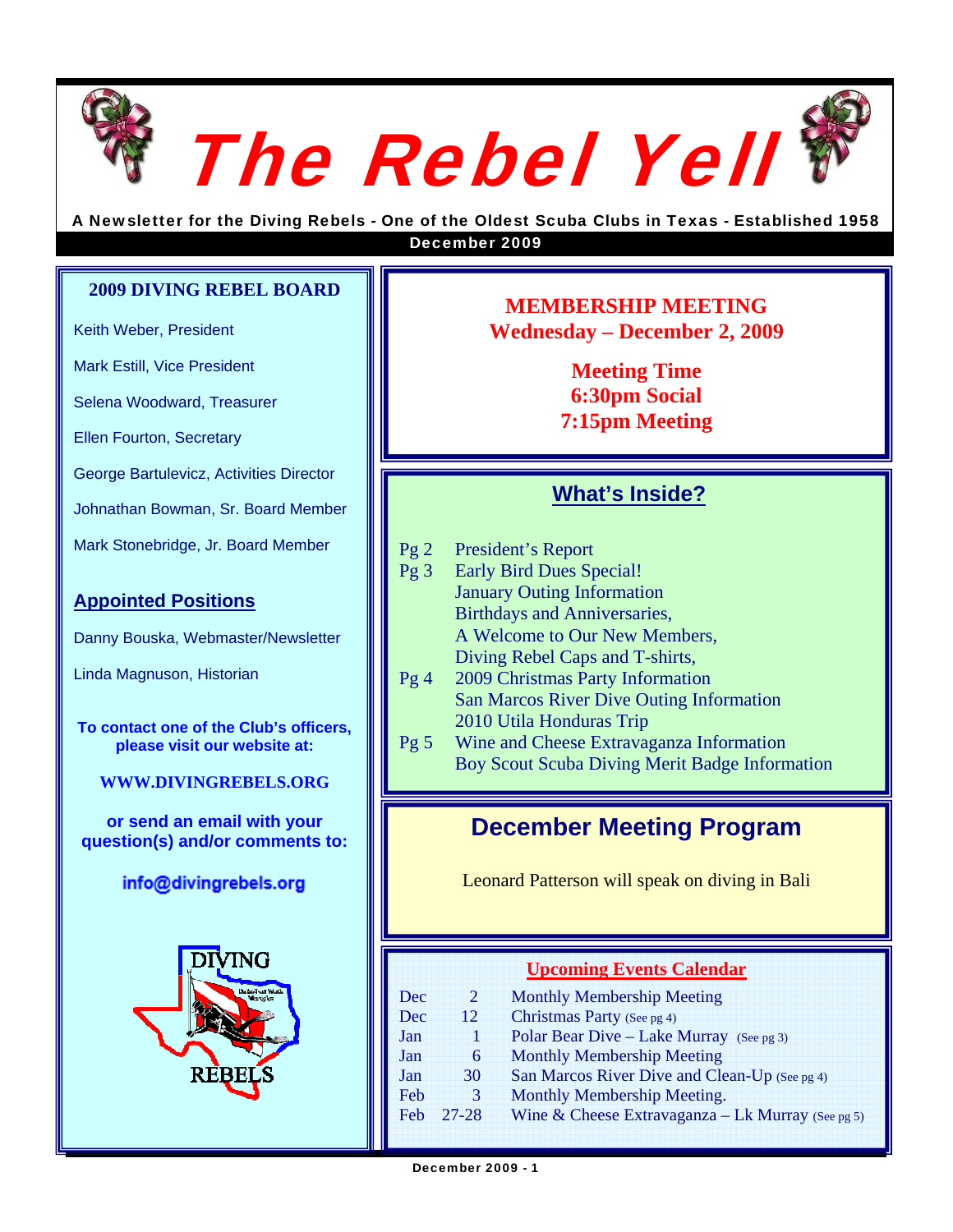# **President's Report**

As we close out the year, I am proud to announce the officers for next year. As there were no contested races, the motion was made and approved to accept the candidates by acclamation. So may I present the:

2010 Diving Rebel Board

Keith Weber – President

Mark Estill – Vice-President

Kelly Barentine – Treasurer

Danny Barentine – Secretary

Mark Stonebridge – Senior Board Member

Marcus Greenburg, Sherry Hammond – Junior Board Member team

Etson Barentine – Activities Director.

And Danny Bouska will be continuing in the appointed positions of Webmaster and Newsletter Editor.

There will be a learning curve as many of the members have not been on the Board before and are some of the newer folks in the Club. So please bear with us as we get going in January.

Thanks all and Happy New Year, Keith

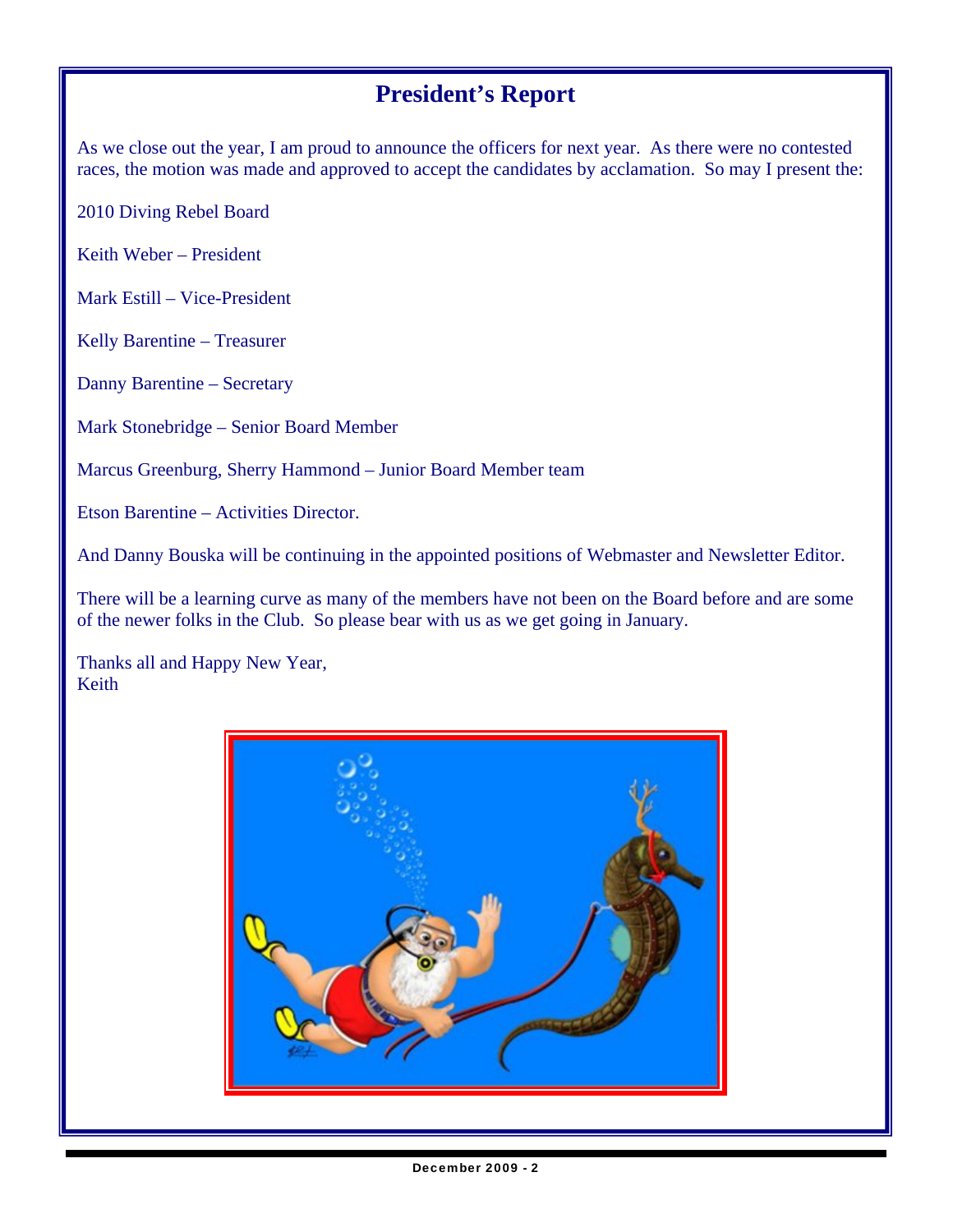# **Do you do the dues or do the dues give you the blues?**

With so many new members and some of us forgetful ones, membership dues are payable in January and late as of the beginning of the March meeting. As a relief for the dues blues, we are continuing our 5 year tradition of offering the Early Bird Special of roughly 10% - rounded down to the dollar. The Special runs for the November and December meetings and the fees are as follows:

Individual membership \$22 (retail 25) Family (per additional individual) \$13 (retail 15) Non-diver \$4 (retail 5)

So family memberships would go something like this, Family of 1 is \$22 Family of 2 is \$35 Family of 3 is \$48 Family of 4 is \$61.

So renew early, get a discount and help us plan for membership numbers next year. And if tradition holds, when those membership cards are passed out in early 2010, the back will be worth more than what you paid to get the statement, signature and seal on the front.

Of course if you procrastinate and don't renew before the March meeting, the initiation fee applies and it will cost you \$40 for the individual membership.

# **Diving Rebels January Outing Polar Bear Dive Jan 1, 2010 Lake Murray, OK**

Come on out for the dive of the year – at least the very first one. We'll be at the Marietta's Landing cove entry point and are not expecting any great crowds to contend with like on summer trips. In fact, I would bet we are the only ones there. As such a little cruise down the wall there should have good visibility. Bring wood as I don't want to think of the temperature and the showers/restrooms are not expected to be open. Let's plan on diving at 12:30pm, have a little lunch (if we get firm numbers, it can be provided by the Club) some campfire warming chat and head home about sunset (what? About 4:30 – 5:30 in Jan).

Let's talk carpools and sign-ups. Look for the sheets at the Dec meeting because we won't have another membership meeting before this outing.

Contact, George or Keith for details- you may have my info memorized by now, but just in case, ph 817-581- 9010 or email president@divingrebels.org.



Merchandise sold to Diving Rebels Members Only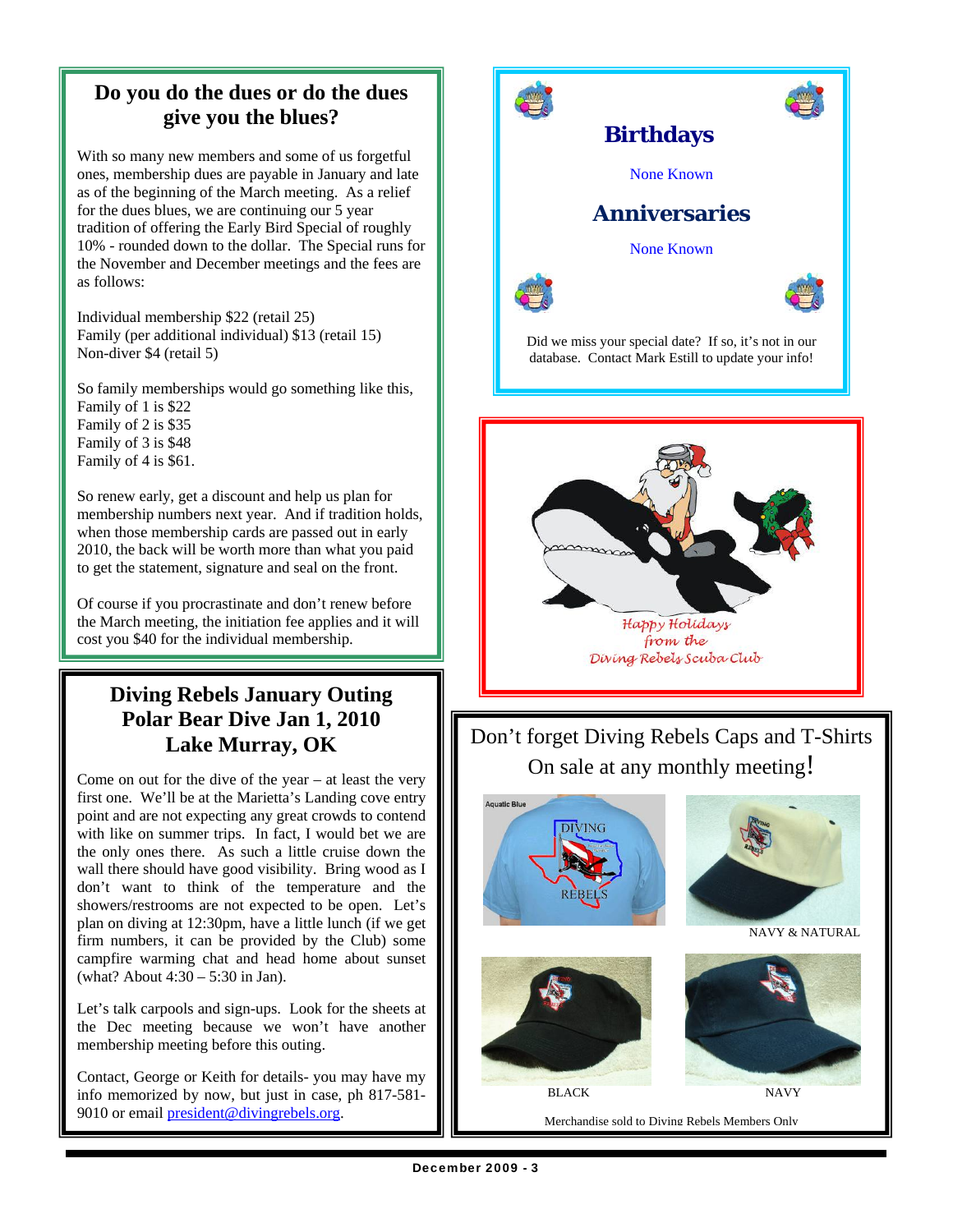# Christmas Party December 12, 2009 6300 Arkansas Ln - Richard Simpson Park Building – Lake Arlington

I don't know if you can call it a first when it is a **second annual** event, but our first second annual 12 hour Christmas Party will be this year at our beloved room on Lake Arlington. The party hours are on the  $12s - NOON$  to MIDNIGHT.

In traditional form, we will begin at noon with pizza sponsored by the Club. Soon afterward, most likely about 1:30, Keith, and to the best of my recollection, will be joined by Brittany, Steve H., Mark S., and Marc G., in braving the cold and possible hazardous waters of Lake Arlington. Upon emergence from the water we will get cleaned up as quickly as possible and join the continuing festivities. We are planning some games suitable for inside or out to take us through the afternoon. The fireplace is also anticipated to be working throughout the day so please bring some wood.

Appetizers are expected about 5:30 or 6, with the main meal targeted for 6:30 or 7. We are planning on frying some turkeys and having a ham for the Club meats.

There will be the traditional gift exchange (\$20 - \$25). We will wrap up about 10:30 or 11 with the raffles (that will begin earlier – perhaps with appetizers) and have time to clean up and end at midnight. There will be lots of nice prizes and some that are probably questionable – so it will be a very exciting evening. It will be wise to buy some tickets – Mark S. will be your man to see.

And speaking of tickets, the entrance ticket will be \$5 in advance and \$8 at the door. See Selena or Keith to purchase your meal ticket.

Looking forward to another first-second and an exceedingly good time. Bring your favorite holiday music for the meal and dance tunes for afterward.

# Merry Christmas Diving Rebels

### **Outing number 2 for January and the Diving Rebels Traditional San Marcos River Dive and Clean-Up January 30, 2010**

Steve Ogden will be heading this outing for the Diving Rebels trip to the San Marcos River. The date of January  $30<sup>th</sup>$  is the dead week between the play-offs and the Super Bowl which is on Feb 7, 2010. This is a nice weekend to get wet, have fun, and do a good deed. Talk to Oggie for more details, 214- 641-6013.

### **Utila Honduras – April 10 -17, 2010**

### **January 15th is the last date to Sign up for a guaranteed space for this trip! After January 15th, spaces at the resort may not be available.**

A few spaces remain available for the trip to Utila Honduras, April 10-17 2010. During a four week period from the middle of March to the middle of April is prime Whale Shark season in Utila which brings Whale Shark researchers from all over the world to the island. The resort limits the number of room's available providing space to these researchers. The researchers staying at the resort provide an additional bonus because in the evenings the researchers give talks on Whale Sharks research making this not only a fun filled week, but also a very educational week.

For more information: http://www.divingrebels.org/utila.htm or contact Danny at 817-542-2962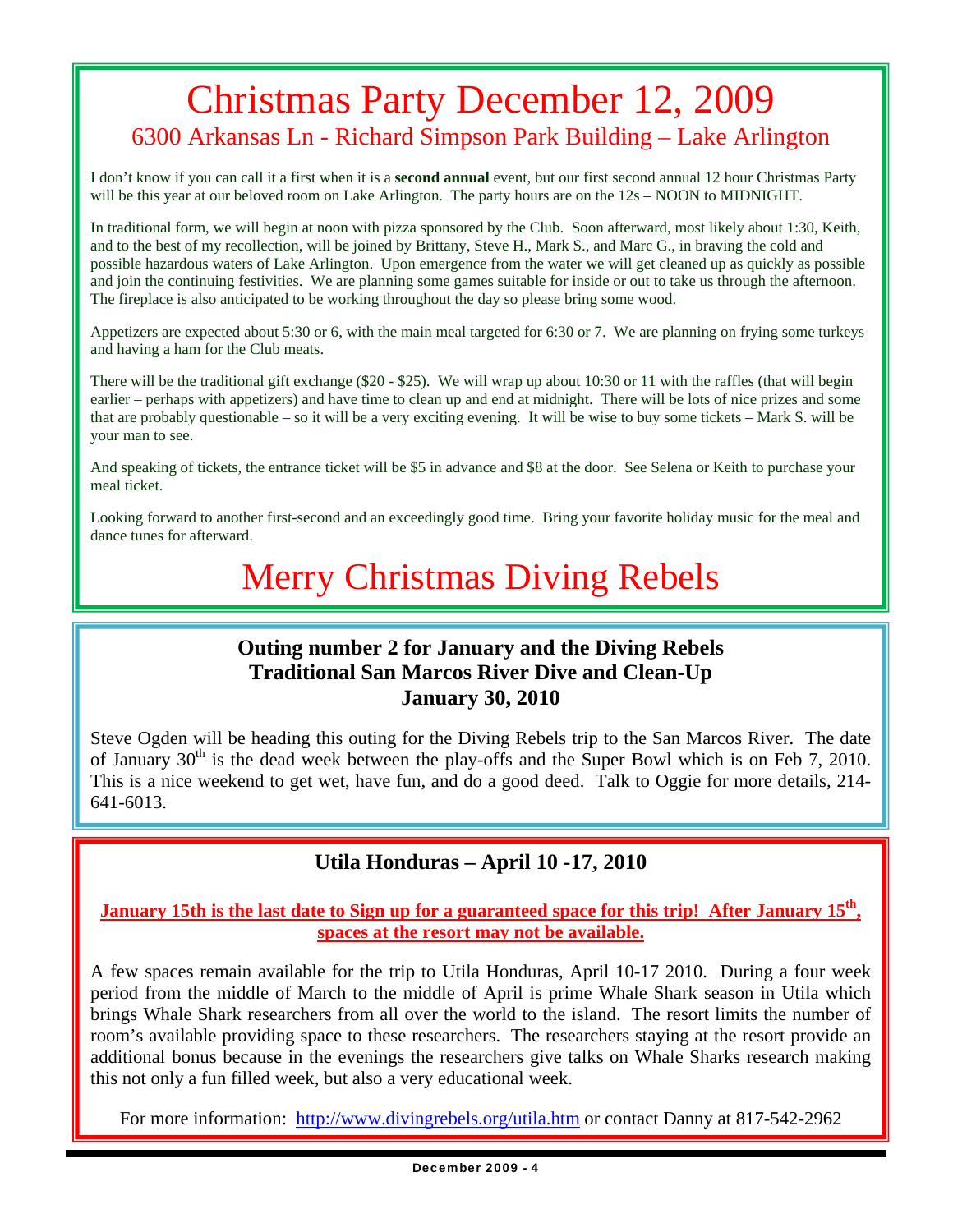# **Wine and Cheese Extravaganza Marietta's Landing, Lake Murray, OK February 27 – 28**

Well, a committee composed of Elizabeth Neumann, Gena Natho, Steve Ogden and John Richerson took on the handling of the Feb Wine and Cheese outing. Any inquiries should be directed to them and you can expect their contact info in the next newsletter.

We are competing with the dance group again this year but a 10 person cabin is still available. So call Marsha at 800-257-0322 to check what she has and get on a waiting list if necessary. Otherwise, plenty of camping space with heated restrooms is available at Marietta Landing. Sites w/water & electricity are \$15 & \$18. Tent sites w/o are \$8.

Diving has yet to be planned.

# **Scuba Diving Merit Badge Now Available for Boy Scouts**



 Welcome to the Scuba Diving Merit Badge: This merit badge, the first new one in three **EXECUTE:** years, will officially be released on Dec. 1 when it will be available in Scout Shops and online at scoutstuff.org.

> It's the result of a newly announced partnership between the BSA and PADI, the Professional Association of Diving Instructors. Officials at the BSA determined that 84 percent of Scouts were interested in the merit badge, and so it was fast-tracked for adoption.

 It's one of five merit badges being released in the next 12 months. The other four are Inventing (first quarter 2010), Geocaching (second quarter 2010), Scouting Heritage (second quarter 2010), and Robotics (fourth quarter 2010).

 But Scuba will arrive first, and so the BSA has established some key facts that Scouters should know about the merit badge:

- Completing the Scuba Diving merit badge will result in the boy achieving an open-water certification, enabling him to dive around the world with the appropriate supervision, based on his age.
- There are two important roles for this merit badge: the merit badge counselor and a certified dive instructor. Sometimes this may be the same person, but more likely, the counselor will be an existing BSA adult member.
- The instructor will be one certified by one of a number of instructional agencies, but he or she does not have to be a BSA member.
- Earning the Scuba Diving merit badge is open to all Boy Scout-age youth. There are, however, limitations based on age with respect to how deep and with whom a boy can dive. These limitations vary by certifying organization.
- Completion of the Swimming merit badge is a requirement of the merit badge and must be completed prior to entering into scuba training portion of the requirements.
- Boys with a current open water certification will not have to recertify in order to earn the merit badge. They will, however, have to have completed the Swimming merit badge, present their certification to the merit badge counselor and complete all the other requirements.
- There are three important pieces of information which must be fully reviewed by the merit badge counselor prior to approving any Scout for the merit badge: the merit badge requirements, the notes to counselor and the scuba policy of the Guide to Safe Scouting.